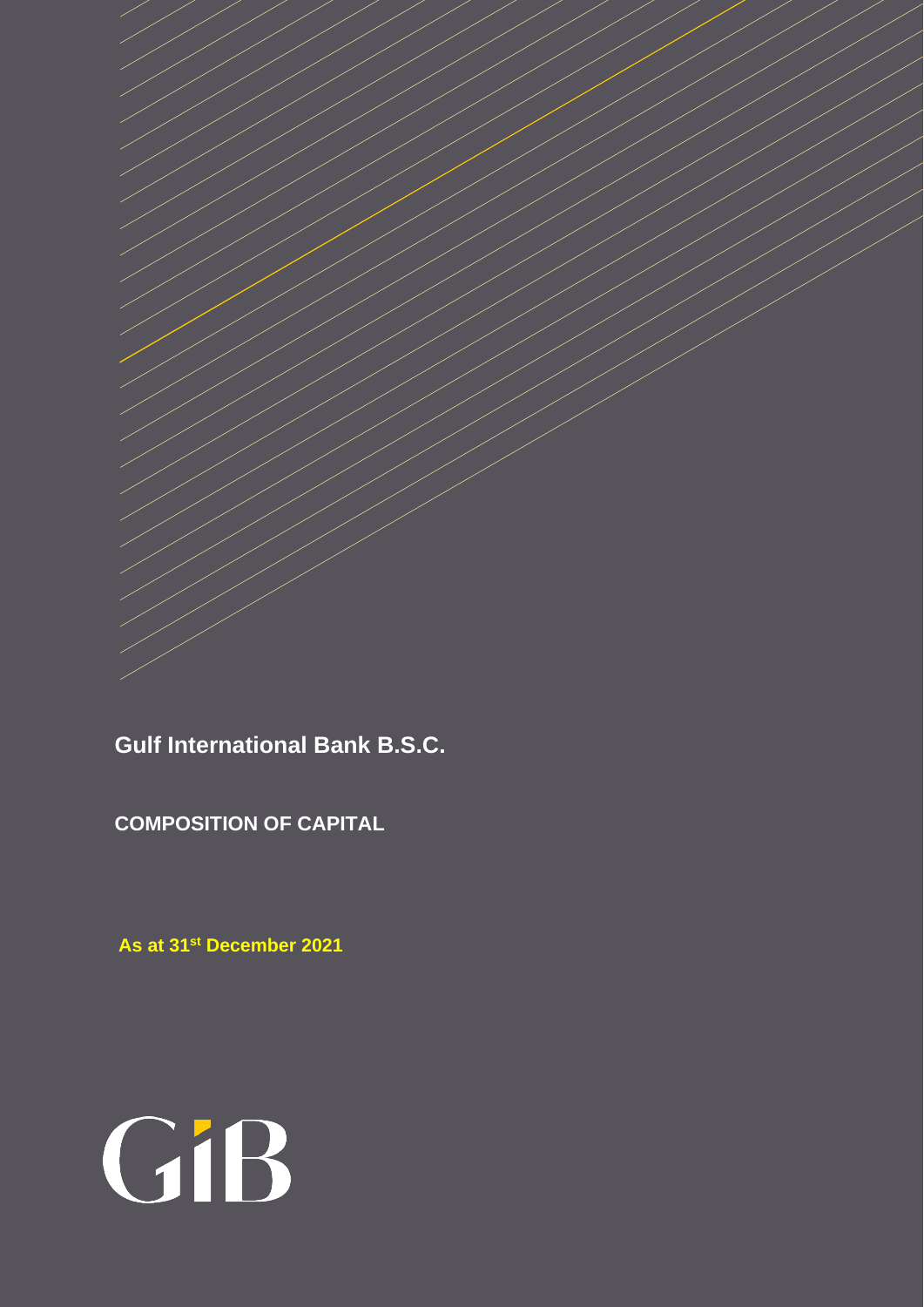## **Executive summary**

All Bahraini conventional bank licensees are required to report the composition of capital in addition to the main features of the regulatory instruments. Furthermore, banks must provide a full reconciliation report of all regulatory capital elements back to the published consolidated financial statements.

The purpose of the disclosure is to enable market participants to compare the capital adequacy of banks across jurisdictions and to improve consistency and ease of use of disclosures relating to the composition of regulatory capital.

- 1- **Reconciliation Requirements:** Established to ensure that a full reconciliation of all regulatory capital elements back to the published consolidated financial statements is provided in a consistent manner.
- 2- **Main Features of Regulatory Capital Instruments:** Provides a description of the main features of regulatory capital instruments issued. Established to ensure that banks provide a description of the main features of the regulatory capital instruments issued.
- 3- **Capital Components:** Discloses the components of capital, taking into consideration the transitional arrangements. The disclosure provides the full terms and conditions of regulatory capital instruments and reports the calculation of any ratios involving components of regulatory capital, to enable the Prudential Information Returns (PIR) to be reconciled with the consolidated financial statements.

The format and the level of disclosure in the attached report is dictated by the Central Bank of Bahrain (CBB) and reflects a proforma issued by the Central Bank.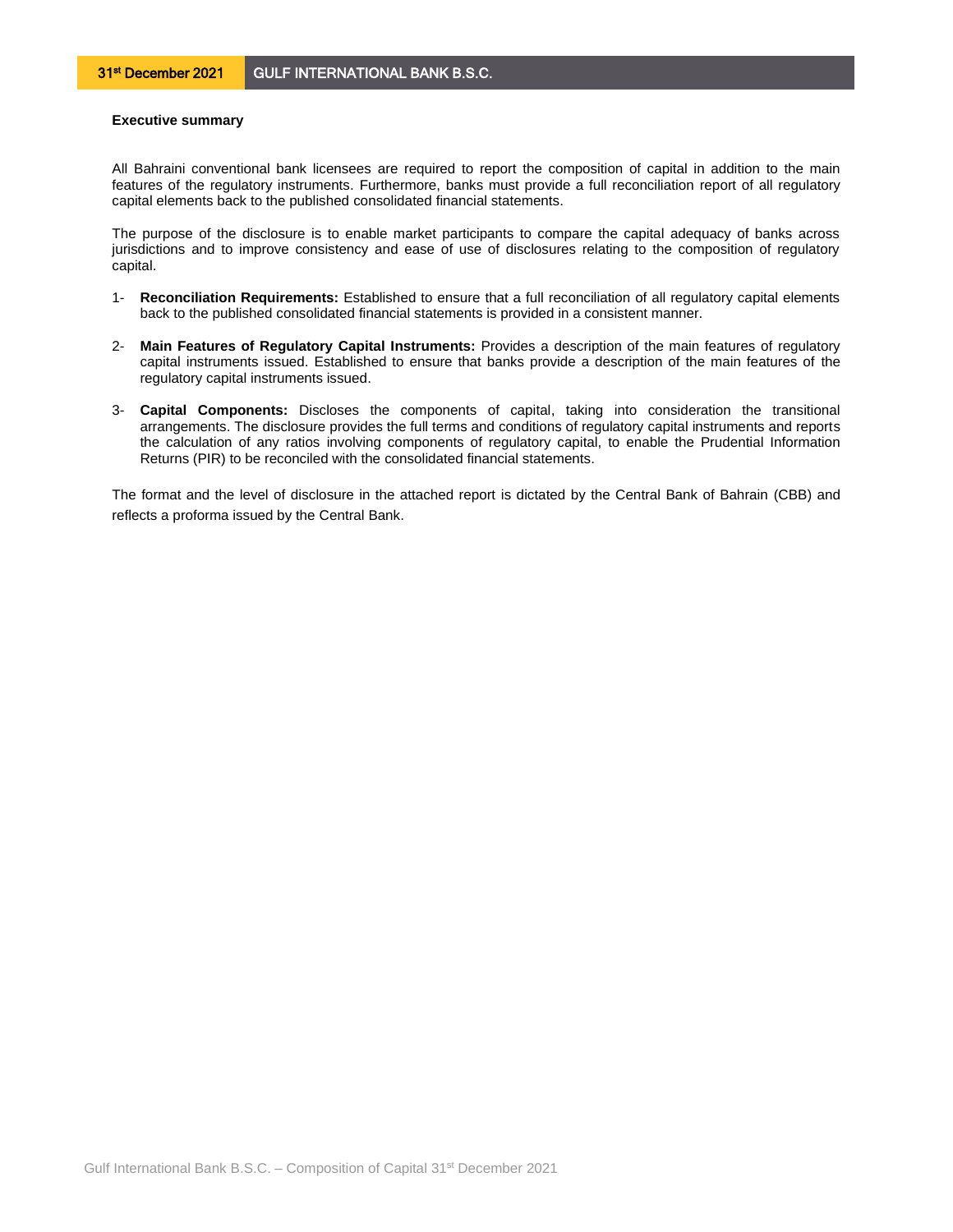

### **Step 1: Balance sheet under the regulatory scope of consolidation as at 31 December 2021**

|                                                          | <b>Balance sheet as in</b> |                              |                          |
|----------------------------------------------------------|----------------------------|------------------------------|--------------------------|
| <b>US\$ Millions</b>                                     | published consolidated     | <b>Consolidated PIR data</b> | <b>Reference</b>         |
|                                                          | financial statements       |                              |                          |
| Assets                                                   |                            |                              | 1,2                      |
| Cash and other liquid assets                             | 6.735.6                    | 161.0                        | $\overline{2}$           |
| Securities purchased under agreements to resell          | 200.0                      |                              |                          |
| Placements with banks and similar financial institutions | 6.396.1                    | 13,170.8                     | 2,3                      |
| Financial assets at fair value through profit and loss   | 121.1                      | 121.1                        |                          |
| Investment securities                                    | 5,968.5                    | 5,971.8                      | 3                        |
| Loans and advances to banks and non-banks                | 11,657.5                   | 11,786.1                     | $\overline{\mathbf{3}}$  |
| Other assets                                             | 718.2                      | 718.3                        | 3,4                      |
| <b>Total assets</b>                                      | 31,797.0                   | 31,929.1                     |                          |
| <b>Liabilities</b>                                       |                            |                              |                          |
| Deposits from banks                                      | 991.3                      | 4,440.3                      | 5                        |
| Deposits from customers                                  | 20,994.8                   | 17,545.7                     | $\overline{\phantom{a}}$ |
| Securities sold under agreements to repurchase           | 685.2                      | 685.2                        |                          |
| Senior term financing                                    | 5,100.1                    | 5,100.1                      |                          |
| Other liabilities                                        | 932.6                      | 924.1                        | 3,6                      |
| <b>Total liabilities</b>                                 | 28,704.0                   | 28,695.4                     |                          |
| <b>Shareholders' Equity</b>                              |                            |                              |                          |
| Paid up share capital                                    | 2,500.0                    | 2,500.0                      |                          |
| Reserves                                                 | 435.5                      | 415.0                        | $\overline{\mathbf{8}}$  |
| Retained earnings                                        | (790.1)                    | (769.6)                      | 8                        |
| <b>Expected Credit Losses</b>                            | ٠                          | 140.7                        | $\overline{\mathbf{3}}$  |
| Equity attributable to the shareholders of the Bank      | 2,145.4                    | 2.286.1                      |                          |
| Non-controlling interest                                 | 947.6                      | 947.6                        | $\overline{7}$           |
| <b>Total equity</b>                                      | 3,093.0                    | 3,233.7                      |                          |
| Total liabilities & shareholders' equity                 | 31,797.0                   | 31,929.1                     |                          |

### **Differences due to PIR requirements:**

 **1** Cash balance reported in PIR is the cash on hand and balances at the Central Bank of Bahrain. Other bank balances are reported under placements.

<sup>2</sup> Other bank balances and securities purchased under agreements to resell are included under placements.

- **3** Expected credit losses (Stages 1 & 2) (loans, securities, placements & other assets) and Off Balance sheet provisions are reported separately.
- **4** Differences between amounts reported in the Balance sheet and the PIR are due to Other Assets provisions. Under PIR the following breakdown is applicable:
	- Interest receivable 108.9<br>108.9 Property, plant, and equipment (PPE) 66.6 - Property, plant, and equipment (PPE) 66.6<br>- Other assets 542.8 - Other assets **Total 718.3**

 **5** Central Banks deposits are reported under deposits from banks under the PIR, however, these are customer relationships to GIB.

Subordinated term financing are reported under Non-capital liabilities (Shareholders' equity).

<sup>6</sup> Differences between amounts reported in the Balance sheet and the PIR are due to Off Balance sheet provisions.

| - Interest payable  |       |
|---------------------|-------|
|                     | 88.1  |
| - Other liabilities | 836.0 |
| <b>Total</b>        | 924.1 |

A new non-controlling interest in the Group arose during the nine months ended 31st December 2019. The non-controlling

<sup>7</sup> interest arose on the purchase by the Bank's majority shareholder, the Public Investment Fund, of 50 per cent of the shares

issued on the incorporation of Gulf International Bank – Saudi Arabia on 3rd April 2019, a new subsidiary of the Bank.

 **8** The difference is due to transfers during the year from reserves to retained earnings

<sup>9</sup> Figures are rounded to the nearest US\$ million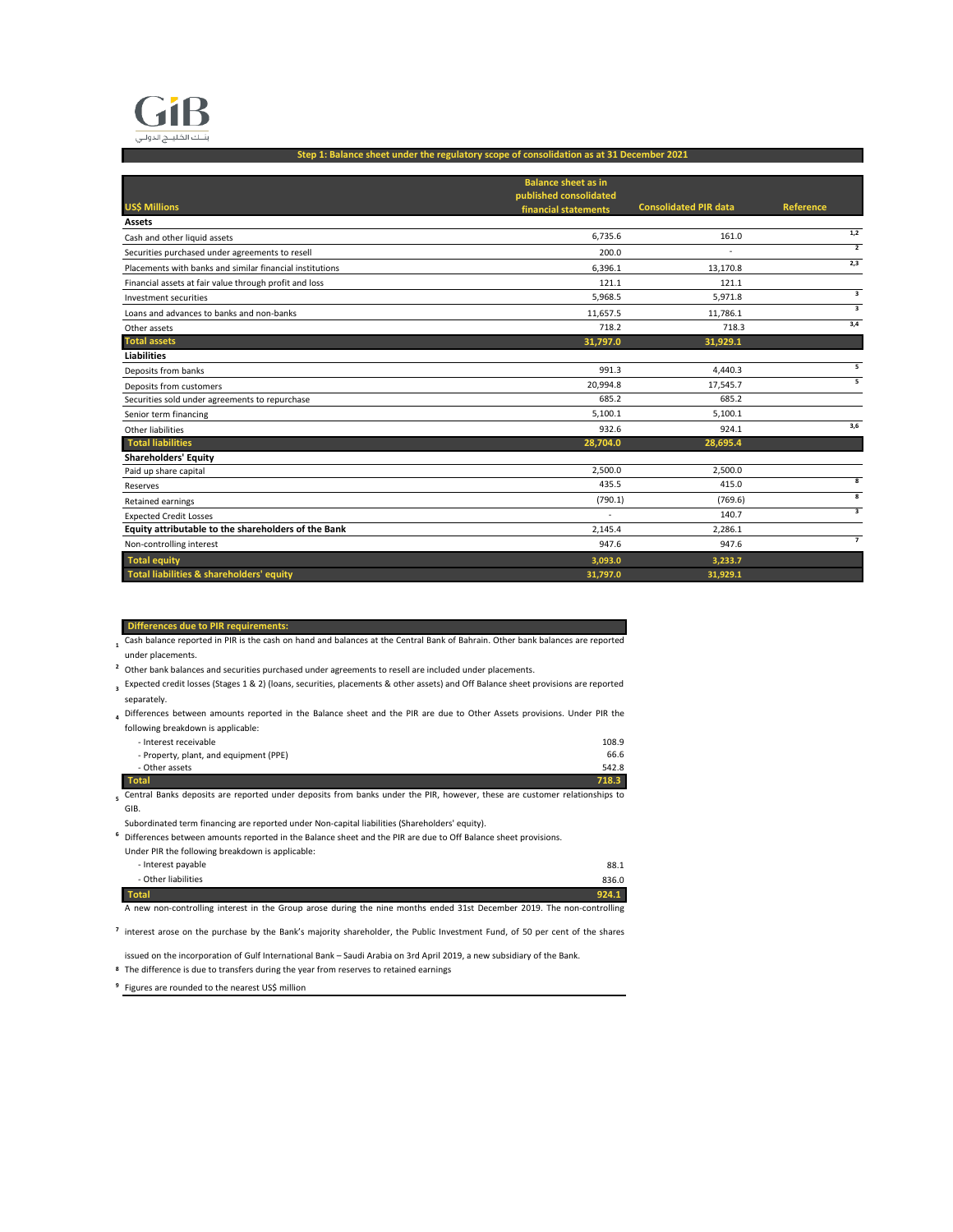

**Step 2: Expansion of the Balance sheet under the regulatory scope of consolidation as at 31 December 2021**

|                                                                       | <b>Balance sheet as in</b>                     |                              |           |
|-----------------------------------------------------------------------|------------------------------------------------|------------------------------|-----------|
| <b>US\$ Millions</b>                                                  | published consolidated<br>financial statements | <b>Consolidated PIR data</b> | Reference |
| Assets                                                                |                                                |                              |           |
| Cash and other liquid assets                                          | 6,735.6                                        | 161.0                        |           |
| Securities purchased under agreements to resell                       | 200.0                                          |                              |           |
| Placements with banks and similar financial institutions              | 6.396.1                                        | 13.170.8                     |           |
| Financial assets at fair value through profit and loss                | 121.1                                          | 121.1                        |           |
| Investment securities                                                 | 5,968.5                                        | 5,971.8                      |           |
| Loans and advances to banks and non-banks                             | 11,657.5                                       | 11,786.1                     |           |
| Other assets                                                          | 718.2                                          | 718.3                        |           |
| <b>Total assets</b>                                                   | 31,797.0                                       | 31,929.1                     |           |
| <b>Liabilities</b>                                                    |                                                |                              |           |
| Deposits from banks                                                   | 991.3                                          | 4,440.3                      |           |
| Deposits from customers                                               | 20,994.8                                       | 17,545.7                     |           |
| Securities sold under agreements to repurchase                        | 685.2                                          | 685.2                        |           |
|                                                                       | 5,100.1                                        | 5,100.1                      |           |
| Senior term financing                                                 |                                                |                              |           |
| Other liabilities                                                     | 932.6                                          | 924.1                        |           |
| <b>Total liabilities</b>                                              | 28,704.0                                       | 28,695.4                     |           |
| <b>Shareholders' Equity</b>                                           | 2,500.0                                        | 2,500.0                      |           |
| Paid up share capital                                                 | ÷,                                             | 2,500                        |           |
| of which amount eligible for CET1<br>of which amount eligible for AT1 | ٠                                              |                              |           |
| Reserves                                                              | 435.5                                          | 415.0                        |           |
|                                                                       | (790.1)                                        | (769.6)                      | A         |
| Retained earnings<br><b>Expected Credit Losses</b>                    |                                                | 140.7                        | B         |
| Equity attributable to the shareholders of the Bank                   | 2.145.4                                        | 2.286.1                      |           |
|                                                                       | 947.6                                          | 947.6                        |           |
| Non-controlling interest<br>of which amount eligible for CET1         |                                                | 303.5                        |           |
| of which amount eligible for AT1                                      |                                                | $\sim$                       |           |
| of which amount eligible for T2                                       |                                                | 238.5                        |           |
| of which amount ineligible                                            |                                                | 405.6                        |           |
| <b>Total equity</b>                                                   | 3,093.0                                        | 3,233.7                      |           |
| Total liabilities & shareholders' equity                              | 31,797.0                                       | 31.929.1                     |           |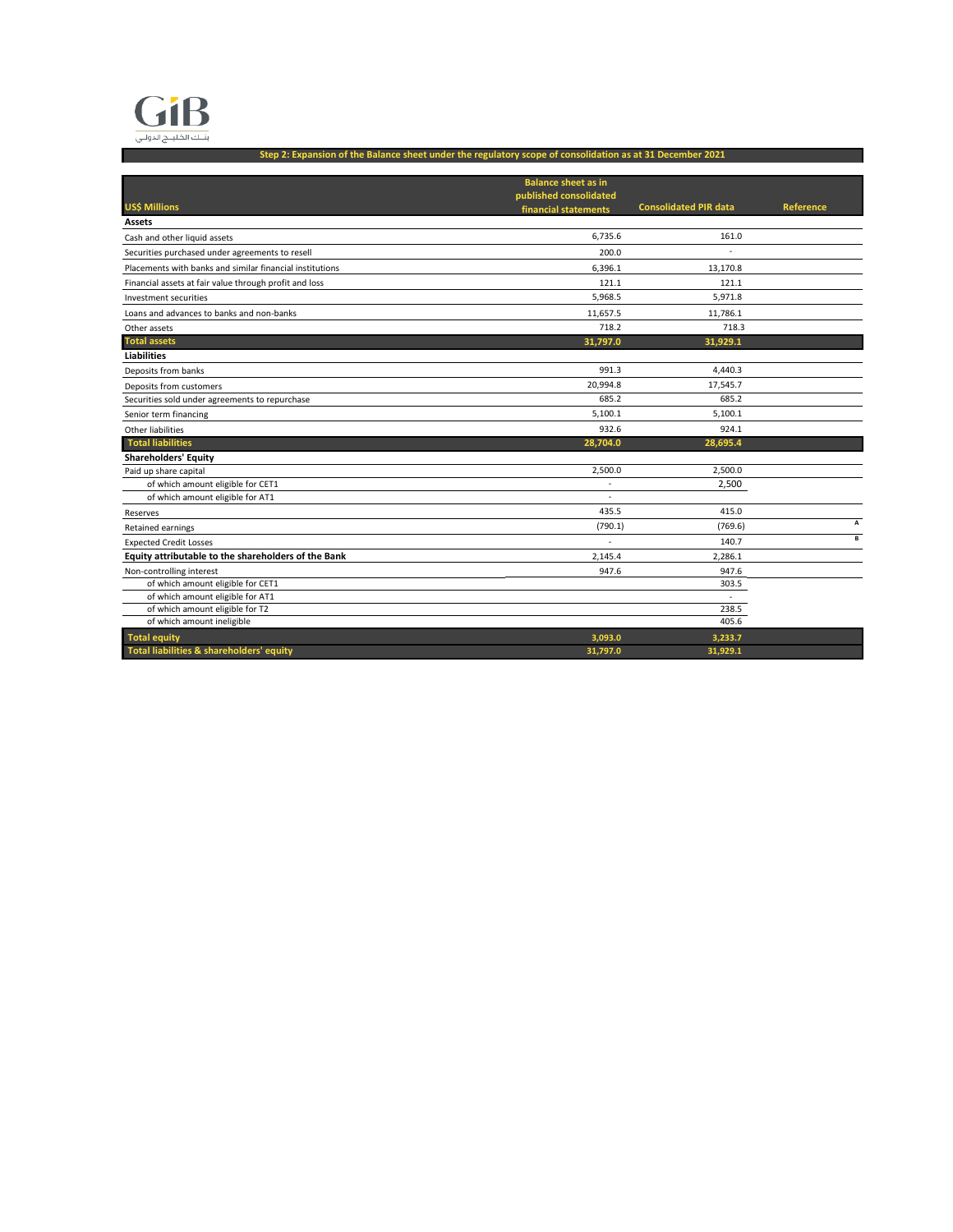

**Step 3: Composition of Capital Disclosures template as at 31 December 2021**

| US\$ millions                                                                                                                                                                                                        | <b>Component of</b><br>regulatory capital<br>reported by bank | Source based on reference<br>numbers/letters of the<br>balance sheet under the<br>regulatory scope of<br>consolidation from step 2 |
|----------------------------------------------------------------------------------------------------------------------------------------------------------------------------------------------------------------------|---------------------------------------------------------------|------------------------------------------------------------------------------------------------------------------------------------|
|                                                                                                                                                                                                                      |                                                               |                                                                                                                                    |
| <b>Common Equity Tier 1 capital: instruments and reserves</b>                                                                                                                                                        |                                                               |                                                                                                                                    |
| Directly issued qualifying common share capital (and equivalent for non-joint stock companies) plus related stock<br>1.<br>surplus                                                                                   | 2,507.6                                                       |                                                                                                                                    |
| Retained earnings<br>2.                                                                                                                                                                                              | (769.6)                                                       | A                                                                                                                                  |
| 3.<br>Accumulated other comprehensive income (and other reserves)                                                                                                                                                    | 461.0                                                         |                                                                                                                                    |
| 4.<br>Not Applicable                                                                                                                                                                                                 |                                                               |                                                                                                                                    |
| Common share capital issued by subsidiaries and held by third parties (amount allowed in group CET1)<br>5.                                                                                                           | 303.5                                                         |                                                                                                                                    |
| Common Equity Tier 1 capital before regulatory adjustments<br>6.                                                                                                                                                     | 2,502.5                                                       |                                                                                                                                    |
| Common Equity Tier 1 capital: regulatory adjustments<br>Prudential valuation adjustments<br>7.                                                                                                                       |                                                               |                                                                                                                                    |
| 8.<br>Goodwill (net of related tax liability)                                                                                                                                                                        |                                                               |                                                                                                                                    |
| Other intangibles other than mortgage-servicing rights (net of related tax liability)<br>9.                                                                                                                          | 14.8                                                          |                                                                                                                                    |
| Deferred tax assets that rely on future profitability excluding those arising from temporary differences (net of<br>10.                                                                                              |                                                               |                                                                                                                                    |
| related tax liability)                                                                                                                                                                                               |                                                               |                                                                                                                                    |
| 11. Cash-flow hedge reserve                                                                                                                                                                                          |                                                               |                                                                                                                                    |
| 12. Shortfall of provisions to expected losses<br>13. Securitisation gain on sale (as set out in paragraph 562 of Basel II framework)                                                                                |                                                               |                                                                                                                                    |
| 14. Not applicable.                                                                                                                                                                                                  |                                                               |                                                                                                                                    |
| 15. Defined-benefit pension fund net assets                                                                                                                                                                          | 46.3                                                          |                                                                                                                                    |
| 16. Investments in own shares (if not already netted off paid-in capital on reported balance sheet                                                                                                                   |                                                               |                                                                                                                                    |
| 17. Reciprocal cross-holdings in common equity                                                                                                                                                                       |                                                               |                                                                                                                                    |
| 18. Investments in the capital of banking, financial and insurance entities that are outside the                                                                                                                     |                                                               |                                                                                                                                    |
| scope of regulatory consolidation, net of eligible short positions, where the bank does not                                                                                                                          |                                                               |                                                                                                                                    |
| own more than 10% of the issued share capital (amount above 10% threshold)                                                                                                                                           |                                                               |                                                                                                                                    |
| Significant investments in the common stock of banking, financial and insurance entities that are outside the<br>19. scope of regulatory consolidation, net of eligible short positions (amount above 10% threshold) |                                                               |                                                                                                                                    |
|                                                                                                                                                                                                                      |                                                               |                                                                                                                                    |
| 20. Mortgage servicing rights (amount above 10% threshold)                                                                                                                                                           |                                                               |                                                                                                                                    |
| Deferred tax assets arising from temporary differences (amount above 10% threshold, net of related tax<br>21.                                                                                                        |                                                               |                                                                                                                                    |
| liability)                                                                                                                                                                                                           |                                                               |                                                                                                                                    |
| 22. Amount exceeding the 15% threshold                                                                                                                                                                               |                                                               |                                                                                                                                    |
| 23. of which: significant investments in the common stock of financials<br>24. of which: mortgage servicing rights                                                                                                   |                                                               |                                                                                                                                    |
| 25. of which: deferred tax assets arising from temporary differences                                                                                                                                                 |                                                               |                                                                                                                                    |
| 26. CBB specific regulatory adjustments                                                                                                                                                                              |                                                               |                                                                                                                                    |
| Regulatory adjustments applied to Common Equity Tier 1 due to insufficient Additional Tier 1 and Tier 2 to cover<br>27.                                                                                              |                                                               |                                                                                                                                    |
| deductions                                                                                                                                                                                                           |                                                               |                                                                                                                                    |
| 28. Total regulatory adjustments to Common equity Tier 1                                                                                                                                                             | 61.1                                                          |                                                                                                                                    |
| 29. Common Equity Tier 1 capital (CET1)<br>30. Directly issued qualifying Additional Tier 1 instruments plus related stock surplus                                                                                   | 2,441.4                                                       |                                                                                                                                    |
| 31. of which: classified as equity under applicable accounting standards                                                                                                                                             |                                                               |                                                                                                                                    |
| 32.<br>of which: classified as liabilities under applicable accounting standards                                                                                                                                     |                                                               |                                                                                                                                    |
| 33. Directly issued capital instruments subject to phase out from Additional Tier 1                                                                                                                                  |                                                               |                                                                                                                                    |
| Additional Tier 1 instruments (and CET1 instruments not included in row 5) issued by subsidiaries and held by<br>34.                                                                                                 |                                                               |                                                                                                                                    |
| third parties (amount allowed in group AT1)                                                                                                                                                                          |                                                               |                                                                                                                                    |
| 35. of which: instruments issued by subsidiaries subject to phase out<br>Additional Tier 1 capital before regulatory adjustments                                                                                     | ٠                                                             |                                                                                                                                    |
| 36.                                                                                                                                                                                                                  |                                                               |                                                                                                                                    |
| 37. Investments in own Additional Tier 1 instruments                                                                                                                                                                 |                                                               |                                                                                                                                    |
| 38. Reciprocal cross-holdings in Additional Tier 1 instruments                                                                                                                                                       |                                                               |                                                                                                                                    |
| Investments in the capital of banking, financial and insurance entities that are outside the scope of regulatory                                                                                                     |                                                               |                                                                                                                                    |
| 39. consolidation, net of eligible short positions, where the bank does not own more than 10% of the issued common                                                                                                   |                                                               |                                                                                                                                    |
| share capital of the entity (amount above 10% threshold)<br>Significant investments in the capital of banking, financial and insurance entities that are outside the scope of                                        |                                                               |                                                                                                                                    |
| 40.<br>regulatory consolidation (net of eligible short positions)                                                                                                                                                    |                                                               |                                                                                                                                    |
| 41. CBB specific regulatory adjustments                                                                                                                                                                              |                                                               |                                                                                                                                    |
| 42. Regulatory adjustments applied to Additional Tier 1 due to insufficient Tier 2 to cover deductions                                                                                                               |                                                               |                                                                                                                                    |
| 43. Total regulatory adjustments to Additional Tier 1 capital                                                                                                                                                        |                                                               |                                                                                                                                    |
| <b>Additional Tier 1 capital (AT1)</b><br>44.                                                                                                                                                                        | $\overline{a}$                                                |                                                                                                                                    |
| 45. Tier 1 capital (T1 = CET1 + AT1)                                                                                                                                                                                 | 2,441.4                                                       |                                                                                                                                    |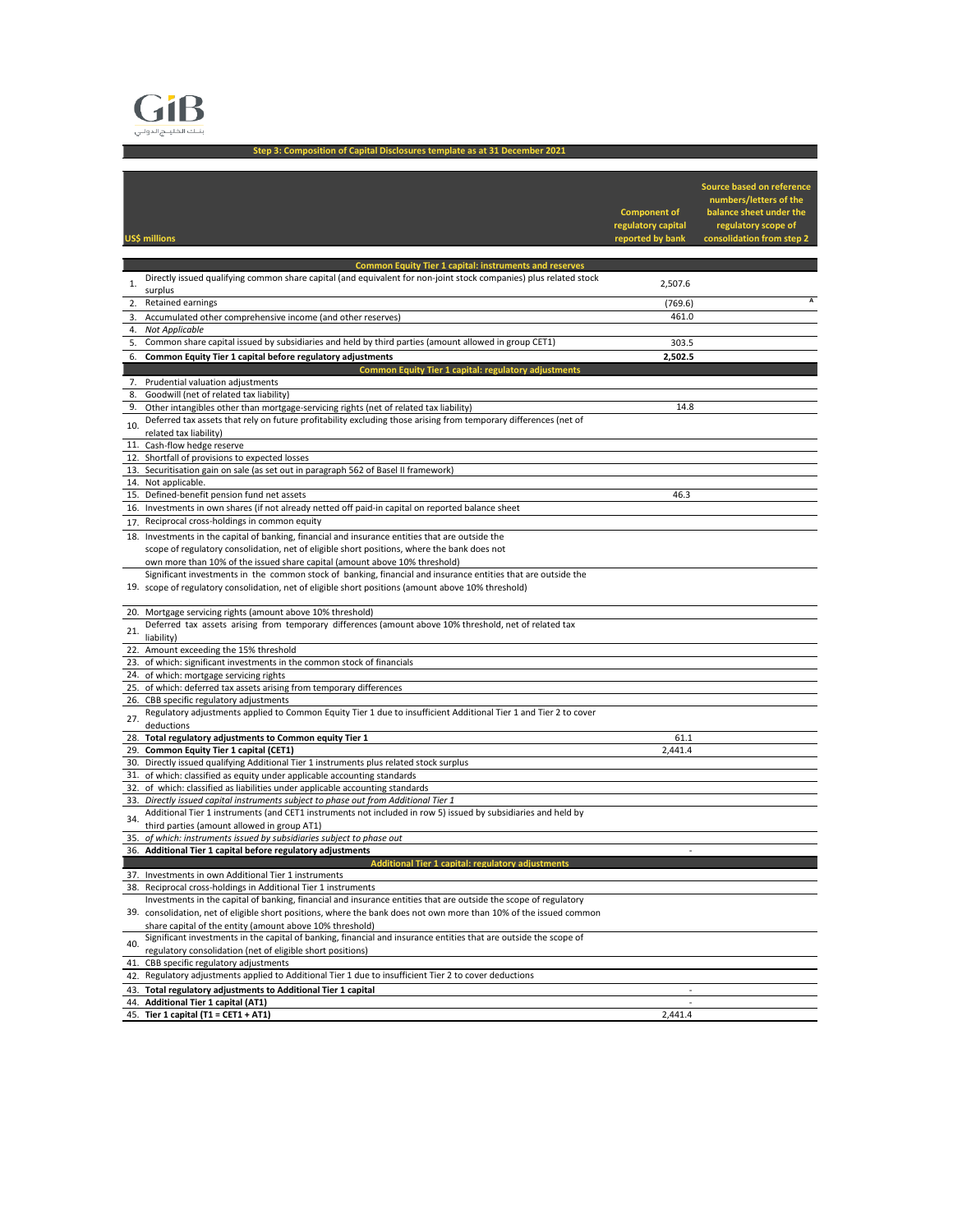| Tier 2 capital: instruments and provisions                                                                                                                                                                                     |         |  |
|--------------------------------------------------------------------------------------------------------------------------------------------------------------------------------------------------------------------------------|---------|--|
| Directly issued qualifying Tier 2 instruments plus related stock surplus<br>46.                                                                                                                                                |         |  |
| Directly issued capital instruments subject to phase out from Tier 2<br>47.                                                                                                                                                    |         |  |
| Tier 2 instruments (and CET1 and AT1 instruments not included in rows 5 or 34) issued by subsidiaries and held<br>48.                                                                                                          | 238.5   |  |
| by third parties (amount allowed in group Tier 2)                                                                                                                                                                              |         |  |
| 49. of which: instruments issued by subsidiaries subject to phase out                                                                                                                                                          |         |  |
| 50. Provisions                                                                                                                                                                                                                 | 140.7   |  |
| 51. Tier 2 capital before regulatory adjustments                                                                                                                                                                               | 379.2   |  |
| Tier 2 capital: regulatory adjustments                                                                                                                                                                                         |         |  |
| Investments in own Tier 2 instruments<br>52.                                                                                                                                                                                   |         |  |
| 53. Reciprocal cross-holdings in Tier 2 instruments                                                                                                                                                                            |         |  |
| Investments in the capital of banking, financial and insurance entities that are outside the scope of                                                                                                                          |         |  |
| 54. regulatory consolidation, net of eligible short positions, where the bank does not own more than 10% of the                                                                                                                |         |  |
| issued common share capital of the entity (amount above the 10% threshold)                                                                                                                                                     |         |  |
| Significant investments in the capital banking, financial and insurance entities that are outside the scope of<br>55.                                                                                                          |         |  |
| regulatory consolidation (net of eligible short positions)                                                                                                                                                                     |         |  |
| 56. CBB specific regulatory adjustments                                                                                                                                                                                        |         |  |
| Total regulatory adjustments to Tier 2 capital<br>57.                                                                                                                                                                          |         |  |
| 58. Tier 2 capital (T2)                                                                                                                                                                                                        | 379.2   |  |
| Total capital (TC = $T1 + T2$ )<br>59.                                                                                                                                                                                         | 2,820.6 |  |
| RISK WEIGHTED ASSETS IN RESPECT OF AMOUNTS SUBJECT TO PRE-2015 TREATMENT OF WHICH:                                                                                                                                             |         |  |
| AND ARRESTS TO A CONSTRUCTION OF THE CONTRACT RESIDENCE AND THE RELEASED OF THE CONTRACT OF THE CONSTRUCTION OF THE CONTRACT OF THE CONTRACT OF THE CONTRACT OF THE CONTRACT OF THE CONTRACT OF THE CONTRACT OF THE CONTRACT O |         |  |

Significant investments in the common stock of banking, financial and insurance entities that are outside the scope of regulatory consolidation, net of eligible short positions (amount above 10% threshold)

OF WHICH: Investments in the capital of banking, financial and insurance entities that are outside the scope of regulatory consolidation, net

of eligible short positions, where the bank does not own more than 10% of the issued common share capital of the entity (amount above the

10% threshold)

| 1070 GHI CUI DIG |                                                                                                                |          |  |  |
|------------------|----------------------------------------------------------------------------------------------------------------|----------|--|--|
|                  | 60. Total risk weighted assets                                                                                 | 17,497.6 |  |  |
|                  | <b>Capital ratios</b>                                                                                          |          |  |  |
|                  | 61. Common Equity Tier 1 (as a percentage of risk weighted assets)                                             | 14.0%    |  |  |
|                  | 62. Tier 1 (as a percentage of risk weighted assets)                                                           | 14.0%    |  |  |
|                  | 63. Total capital (as a percentage of risk weighted assets)                                                    | 16.1%    |  |  |
|                  | Institution specific buffer requirement (minimum CET1 requirement plus capital conservation buffer plus        |          |  |  |
| 64.              | countercyclical buffer requirements plus D-SIB buffer requirement expressed as a percentage of risk weighted   | 9.0%     |  |  |
|                  | assets)                                                                                                        |          |  |  |
|                  | 65. of which: capital conservation buffer requirement                                                          | 2.5%     |  |  |
|                  | 66. of which: bank specific countercyclical buffer requirement (N/A)                                           | N/A      |  |  |
| 67.              | of which: D-SIB buffer requirement (N/A)                                                                       | N/A      |  |  |
|                  | 68. Common Equity Tier 1 available to meet buffers (as a percentage of risk weighted assets)                   | 14.0%    |  |  |
|                  | National minima including CCB (if different from Basel 3)                                                      |          |  |  |
| 69.              | CBB Common Equity Tier 1 minimum ratio                                                                         | 9.0%     |  |  |
|                  | 70. CBB Tier 1 minimum ratio                                                                                   | 10.5%    |  |  |
|                  | 71. CBB total capital minimum ratio                                                                            | 12.5%    |  |  |
|                  | Amounts below the thresholds for deduction (before risk weighting)                                             |          |  |  |
|                  | 72. Non-significant investments in the capital of other financials                                             |          |  |  |
|                  | 73. Significant investments in the common stock of financials                                                  |          |  |  |
|                  | 74. Mortgage servicing rights (net of related tax liability)                                                   |          |  |  |
|                  | 75. Deferred tax assets arising from temporary differences (net of related tax liability)                      |          |  |  |
|                  | Applicable caps on the inclusion of provisions in Tier 2                                                       |          |  |  |
| 76.              | Provisions eligible for inclusion in Tier 2 in respect of exposures subject to standardised approach (prior to | 140.7    |  |  |
|                  | application of cap)                                                                                            |          |  |  |
| 77.              | Cap on inclusion of provisions in Tier 2 under standardised approach                                           | 206.0    |  |  |
|                  | 78. N/A                                                                                                        |          |  |  |
|                  | 79. N/A                                                                                                        |          |  |  |
|                  | Capital instruments subject to phase-out arrangements                                                          |          |  |  |
|                  | (only applicable between 1 Jan 2020 and 1 Jan 2024)                                                            |          |  |  |
| 80.              | Current cap on CET1 instruments subject to phase out arrangements                                              |          |  |  |
| 81.              | Amount excluded from CET1 due to cap (excess over cap after redemptions and maturities)                        |          |  |  |
| 82.              | Current cap on AT1 instruments subject to phase out arrangements                                               |          |  |  |
|                  | 83. Amount excluded from AT1 due to cap (excess over cap after redemptions and maturities)                     |          |  |  |
|                  | 84. Current cap on T2 instruments subject to phase out arrangements                                            |          |  |  |
|                  | or Amount oveluded from T3 due to can lovence over can ofter redemptions and maturities)                       |          |  |  |

85. Amount excluded from T2 due to cap (excess over cap after redemptions and maturities)